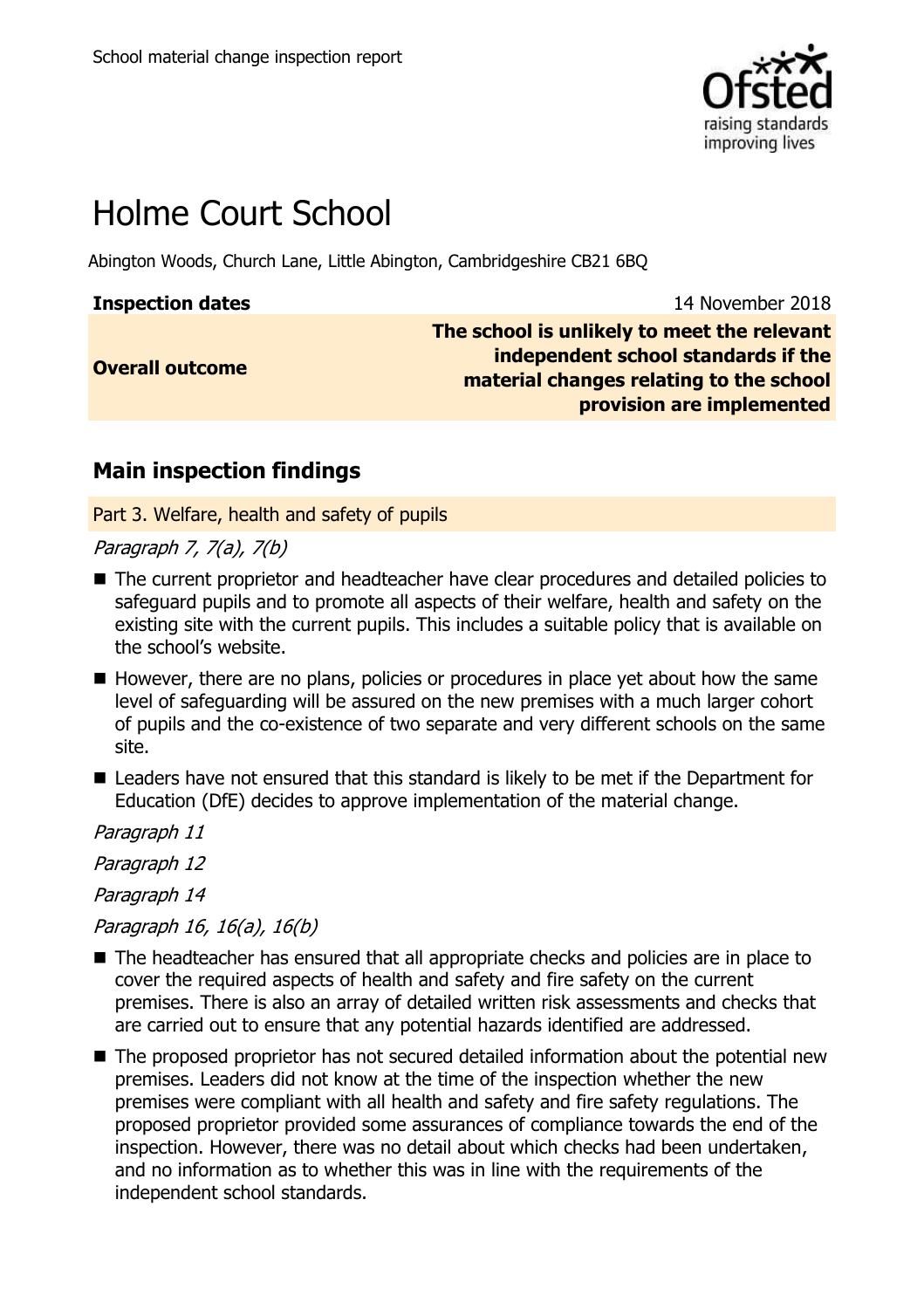

- There is a lack of coordinated planning for the material changes requested between the proposed proprietor and the headteacher. The headteacher has a clear plan for a small increase to 50 pupils on larger premises. The proposed proprietor has no clear rationale for the much larger increase of 75 pupils that has been requested.
- There are no risk assessments, policies or procedures for how an increased number of pupils, on a new, much larger, more open site, will be cared for. There has been no detailed planning about how these pupils will be supported to co-exist and share facilities alongside the other school on the same site.
- The request to increase admissions has not been well thought out by the proposed proprietor and does not take account of the specific and specialist needs of pupils in the school.
- Leaders have not ensured that these standards are likely to be met if the DfE decides to approve implementation of the material change.

Part 4. Suitability of staff, supply staff, and proprietors

Paragraph 18(2), 18(2)(a), 18(2)(b), 18(2)(c), 18(2)(c)(i), 18(2)(c)(ii), 18(2)(c)(iii), 18(2)(c)(iv), 18(2)(d), 18(2)(e), 18(3)

Paragraph 19(2), 19(2)(a), 19(2)(a)(i), 19(2)(a)(i)(aa), 19(2)(a)(i)(bb), 19(2)(a)(i)(cc), 19(2)(a)(i)(dd), 19(2)(a)(ii), 19(2)(b), 19(2)(c), 19(2)(d), 19(2)(d)(i), 19(2)(d)(ii)

- The required pre-employment checks, related to the suitability of current staff to work with children, have been carried out and meet statutory requirements.
- The headteacher undertakes the required checks before any person undertakes supply work on the existing premises.
- There is no strategic plan or process about what checks will be undertaken on the staff from both schools who are going to be on one site from January 2019.
- There is no material change request for a change in proprietor. The current proprietor is a body of persons, named as International School Partnership. The proposed proprietor confirmed that she will be the sole proprietor. It is not clear whether the DfE has carried out suitability checks for a change in proprietor.
- Leaders have not ensured that these standards are likely to be met if the DfE decides to approve implementation of the material change.

Paragraph 21(1), 21(2), 21(3), 21(3)(a), 21(3)(a)(i), 21(3)(a)(ii), 21(3)(a)(iii), 21(3)(a)(iv), 21(3)(a)(v), 21(3)(a)(vi), 21(3)(a)(vii), 21(3)(a)(viii), 21(3)(b), 21(4), 21(5), 21(5)(a), 21(5)(a)(i), 21(5)(a)(ii), 21(5)(b), 21(5)(c), 21(6), 21(7), 21(7)(a), 21(7)(b)

- All appropriate checks on the suitability of current staff and the proprietors are recorded on the school"s single central record for current staffing. This meets statutory requirements.
- There is no single central record that has been created or yet planned for regarding the new premises where there will be another school and staff existing on the same site, sharing and accessing the same facilities at the same time.
- Leaders have not ensured that this standard is likely to be met if the DfE decides to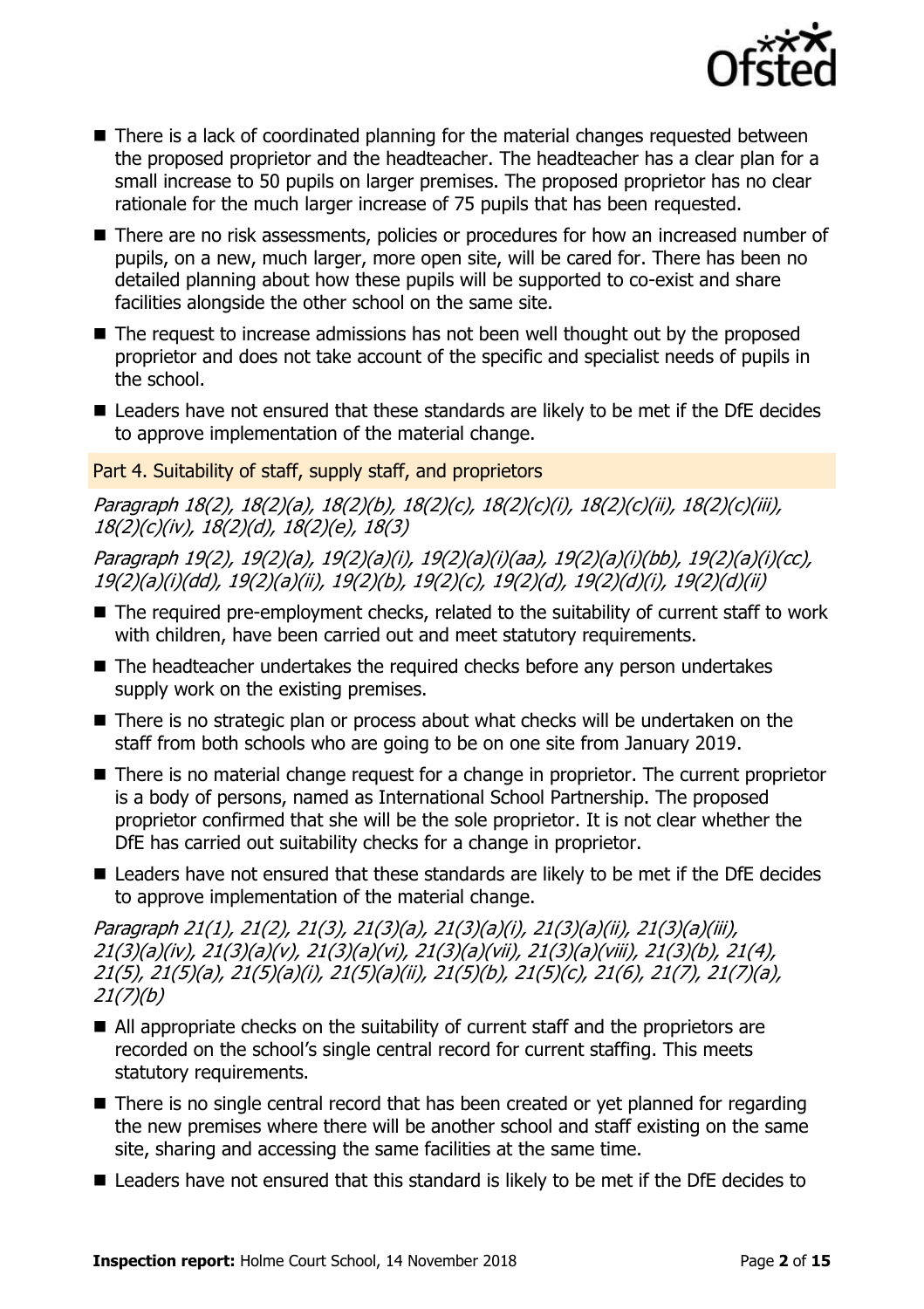

approve implementation of the material change.

Part 5. Premises of and accommodation at schools Paragraph 23(1), 23(1)(a), 23(1)(b), 23(1)(c) Paragraph 24(1), 24(1)(a), 24(1)(b), 24(1)(c), 24(2) Paragraph 25 Paragraph 26 Paragraph 27, 27(a), 27(b) Paragraph 28(1), 28(1)(a), 28(1)(b), 28(1)(c), 28(1)(d), 28(2), 28(2)(a), 28(2)(b)

- The current premises adhere to all the current requirements under the independent school standards. The headteacher has maintained these standards well since the previous inspection in November 2017.
- The headteacher has only had limited access to the new premises (The Temple, Bourn Bridge Road), in which time she has raised a significant number of concerns about the suitability of the premises and whether they comply with the independent school standards. She has questioned whether they are likely to meet the specific needs of pupils in her school.
- Upon visiting the premises at The Temple, Bourn Bridge Road with the headteacher, the inspector was unable to access the medical room as it was being used for a meeting.
- A tour of the site at The Temple, Bourn Bridge Road highlighted that while some of the requirements contained in the relevant paragraphs of the independent school standards were likely to be met, the site was far from ready to support the specific needs of pupils, both indoors and outdoors. Aspects for further consideration included the lighting and acoustic facilities, and meeting pupils' sensory needs.
- At the time of the inspection, the proposed proprietor had not been able to access the new premises at The Temple, Bourn Bridge Road since 2016.
- $\blacksquare$  At the time of the inspection, there were no action plans in place about how these concerns were going to be addressed to make the premises suitable for the needs of the pupils and to ensure compliance with the independent school standards.
- $\blacksquare$  The proposed proprietor provided an action plan at 3.30pm towards the end of the inspection day via email at the school. This plan lacked rigour, detail, specific costings, and timings of the move to the new premises. The plan in its entirety coherence about how the school would be ready within the short timeframe required.
- Leaders have not ensured that these standards are likely to be met if the DfE decides to approve implementation of the material change.

Paragraph 29(1), 29(1)(a), 29(1)(b)

- The proposed premises have ample outdoor space for physical education and play.
- Leaders have ensured that this standard is likely to be met if the DfE decides to approve implementation of the material change.

Part 8. Quality of leadership in and management of schools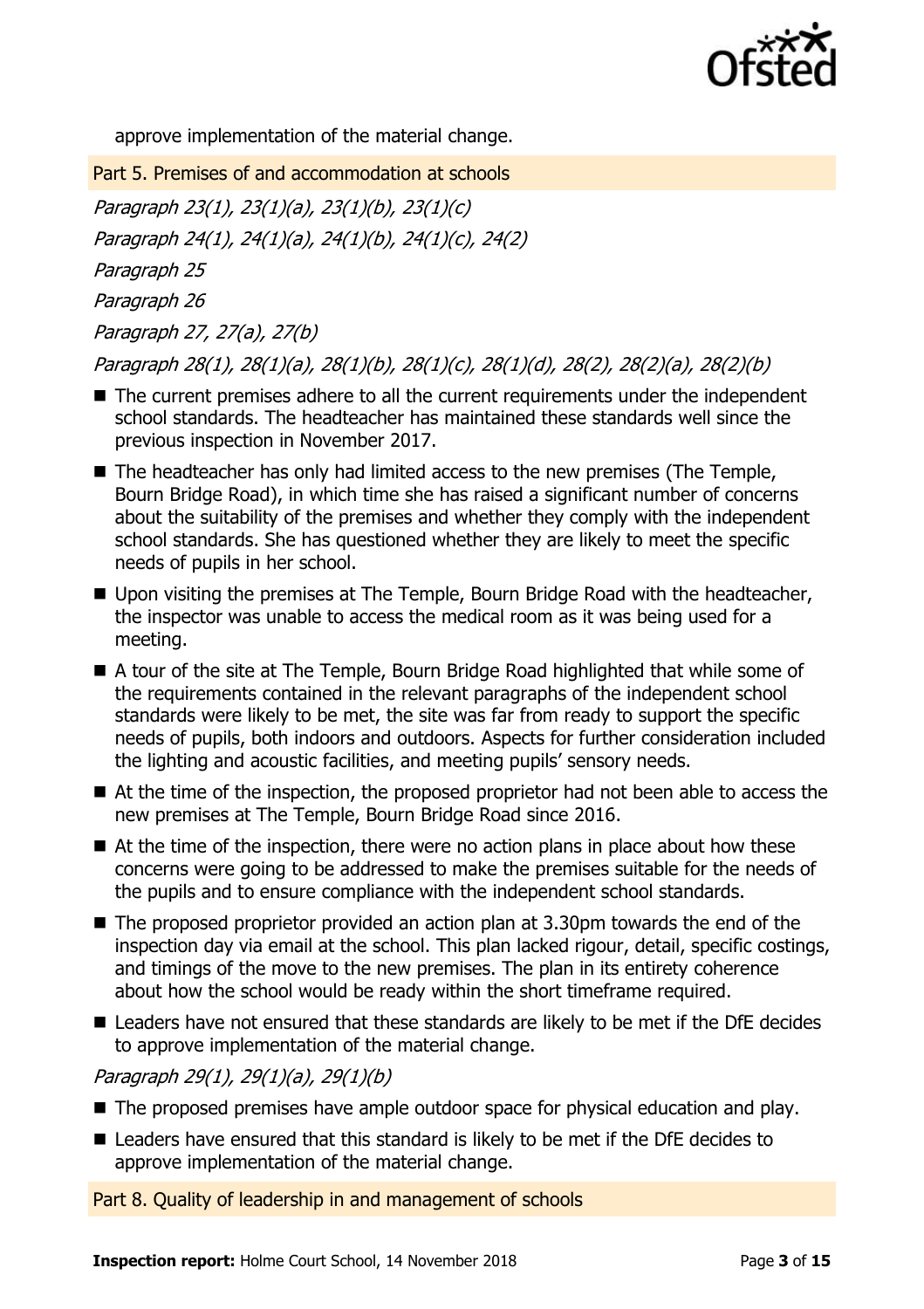

### Paragraph 34(1), 34(1)(a), 34(1)(b), 34(1)(c)

- The application to the DfE for the material changes to the premises and the number of pupils to admit was incomplete. There was no request for a change of proprietor.
- The application to the DfE by the proposed proprietor has not been well thought through. Despite significant and longstanding concerns by the headteacher about the potential new premises, there has been no thorough support provided by the proposed proprietor to address these concerns meaningfully.
- Despite this urgency to move premises, there has been no thorough or detailed planning, risk assessment, checks or considerations made about how the material change requests will ensure that the high standards identified in November 2017 in the previous inspection will be maintained for current pupils, or to ensure that the independent school standards will be met.
- Leaders have not ensured that this standard is likely to be met if the DfE decides to approve implementation of the material change.

#### Schedule 10 of the Equality Act 2010

- The headteacher has an accessibility plan for the current premises and pupils.
- There is no accessibility plan for the new premises or for the proposed increase in pupils with special educational needs and/or disabilities (SEND).
- $\blacksquare$  The school is unlikely to meet the requirements of the Act.

## **Compliance with regulatory requirements**

The school is unlikely to meet the requirements of the schedule to the Education (Independent School Standards) Regulations 2014 ("the independent school standards") and associated requirements that are relevant to the material change, as set out in the annex of this report.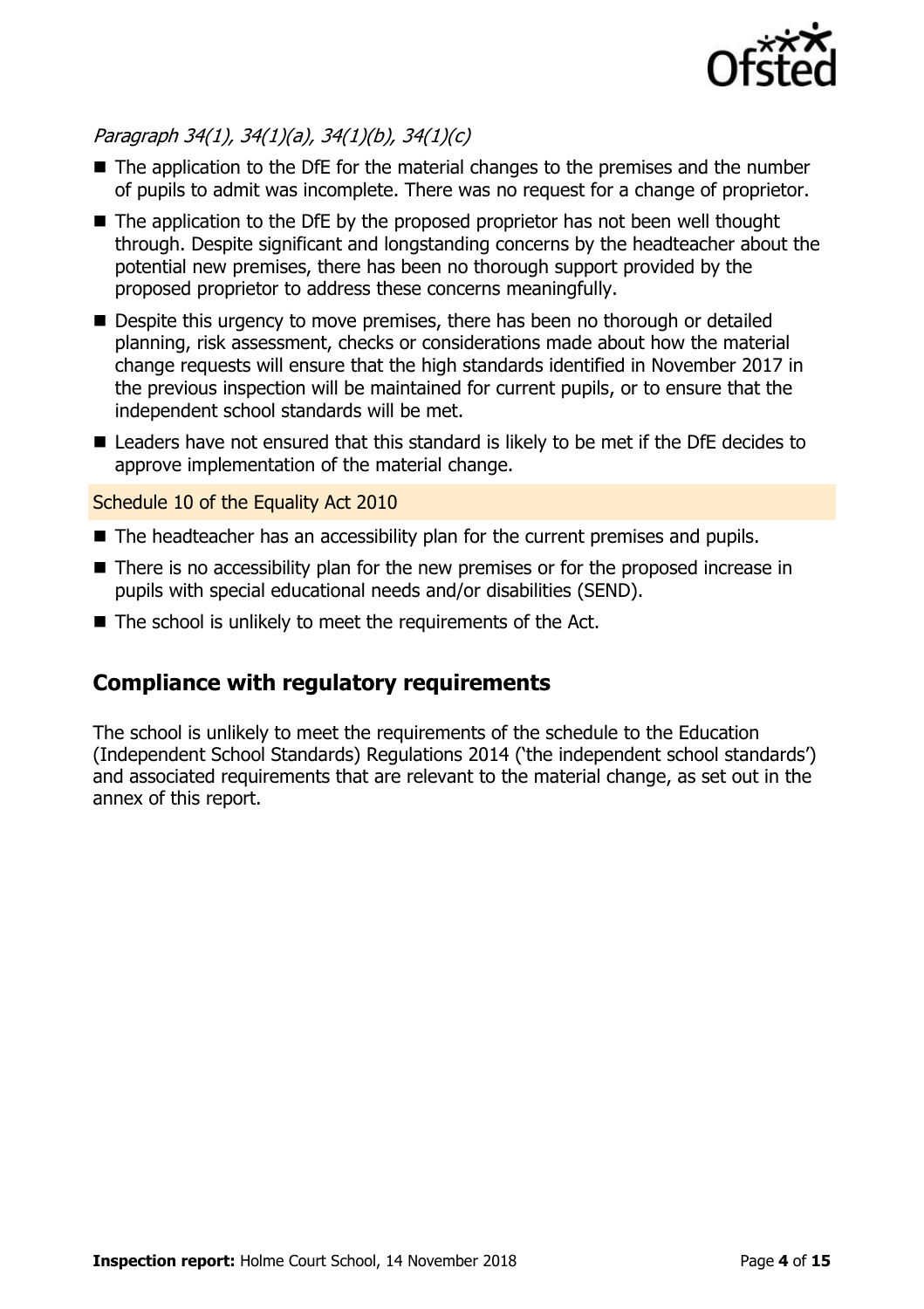

## **School details**

| Unique reference number  | 108886   |
|--------------------------|----------|
| DfE registration number  | 873/6051 |
| <b>Inspection number</b> | 10081645 |

This inspection was carried out under section 162(4) of the Education Act 2002, the purpose of which is to advise the Secretary of State for Education about the school"s likely compliance with the independent school standards relevant to the material change that the school has applied to make.

| Type of school                       | Independent school               |
|--------------------------------------|----------------------------------|
| <b>School status</b>                 | Independent special school       |
| Proprietor                           | International School Partnership |
| <b>Headteacher</b>                   | Anita Laws                       |
| Annual fees (day pupils)             | £14,190                          |
| Telephone number                     | 01223 778030                     |
| Website                              | www.holmecourt.com               |
| <b>Email address</b>                 | admin@holmecourt.com             |
| Date of previous standard inspection | 21-23 November 2017              |

#### **Pupils**

|                                        | <b>School's current School's</b><br>position | proposal | Inspector's<br>recommendation |
|----------------------------------------|----------------------------------------------|----------|-------------------------------|
| Age range of pupils                    | $7 - 16$                                     | $7 - 16$ | $7 - 16$                      |
| Number of pupils on the<br>school roll | 30                                           | 75       | 32                            |

#### Reason for inspector's recommendations

The school is not likely to meet the standards if it changes premises. Therefore, the school does not have the capacity to increase the number of admissions if it does not move to larger premises.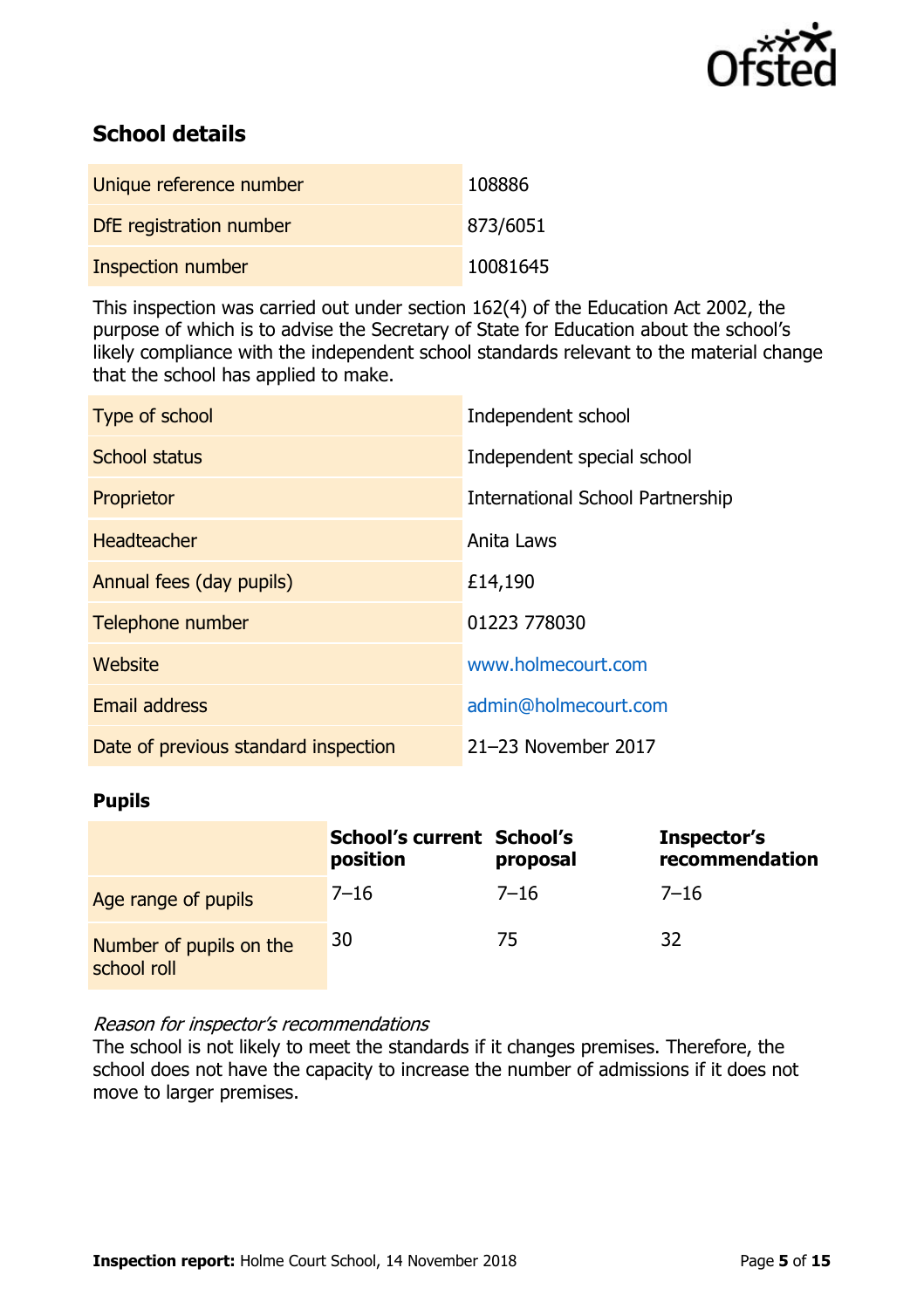

#### **Pupils**

|                                                                                                           | School's current position School's proposal |                    |
|-----------------------------------------------------------------------------------------------------------|---------------------------------------------|--------------------|
| Gender of pupils                                                                                          | Mixed                                       | Mixed              |
| Number of full-time pupils<br>of compulsory school age                                                    | 30                                          | 75                 |
| Number of part-time pupils                                                                                | N/A                                         | N/A                |
| Number of pupils with<br>special educational needs<br>and/or disabilities                                 | 30                                          | 75                 |
| Of which, number of pupils<br>with an education, health<br>and care plan                                  | 14                                          | Not yet determined |
| Of which, number of pupils<br>paid for by a local authority<br>with an education, health<br>and care plan | 14                                          | Not yet determined |

#### **Staff**

|                                                  | <b>School's current position</b> | School's proposal  |
|--------------------------------------------------|----------------------------------|--------------------|
| Number of full-time<br>equivalent teaching staff | 2                                | Not yet determined |
| Number of part-time<br>teaching staff            |                                  | Not yet determined |
| Number of staff in the<br>welfare provision      | N/A                              | N/A                |

#### **Information about this school**

- Holme Court School is registered to admit up to 32 pupils between the ages of seven to 16 years old.
- All pupils have SEND. Most pupils have an education, health and care plan.
- Most pupils have dyslexia. Many pupils have significant social, emotional and mental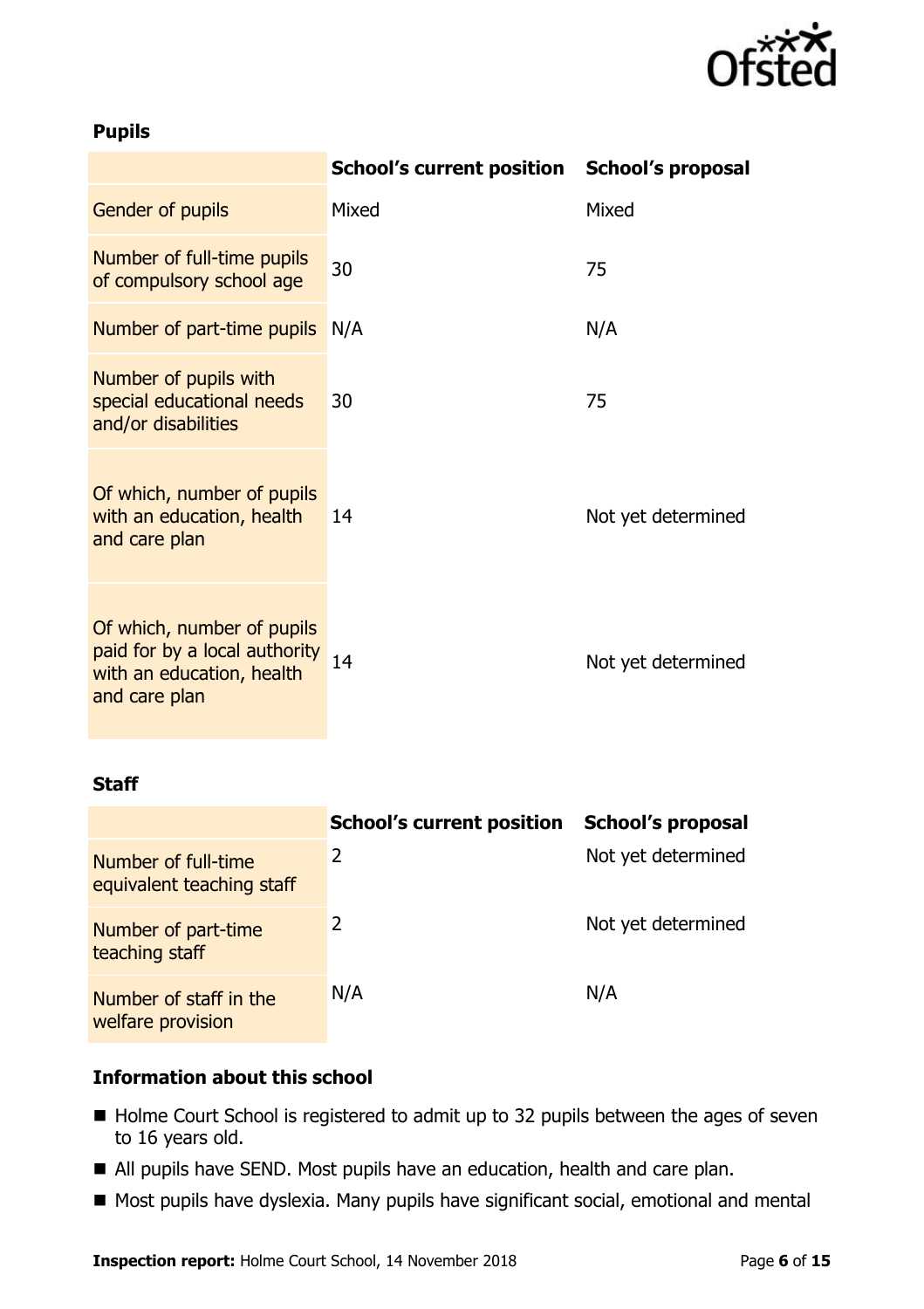

health needs.

- The previous standard inspection was conducted by Ofsted in November 2017. The school"s overall effectiveness was judged to be outstanding. All of the independent school standards were met at the time of the inspection.
- $\blacksquare$  A few pupils access provision off site, such as through college days or specialist lessons in other schools. They are accompanied at all times by staff from Holme Court.
- The current proprietor of the school is International School Partnership. The proposed proprietor, Dr Harriet Sturdy, has applied to the DfE to seek two material changes for the school: a change of premises and an increase in the number of admissions to the school to 75 pupils.
- The new premises are proposed to be The Temple, Bourne Bridge Road, Cambridge, CB21 6AN. These were not the premises listed on the application to the DFE, but were confirmed by the headteacher, current proprietor and proposed proprietor as the proposed premises.
- $\blacksquare$  If the school moves to these premises, it will share them with Cambridge International School (CIS), which is an independent day school inspected by the Independent Schools Inspectorate (ISI). Initial plans indicate that pupils will be accessing the same site, facilities and outdoor space together. There would be separate start and finish times, as well as different breaktimes and lunchtimes.
- There was no request to the DfE for a change of proprietor. However, both the headteacher and the proposed proprietor agreed that the proprietorship would be moving from International School Partnership to a sole proprietor (Dr Harriet Sturdy). The inspector spoke with a representative of the current proprietor and confirmed the request for the material changes to the premises and the proprietorship.
- The proposed proprietor was a founder of the school and is a director within the current proprietorial body (International School Partnership).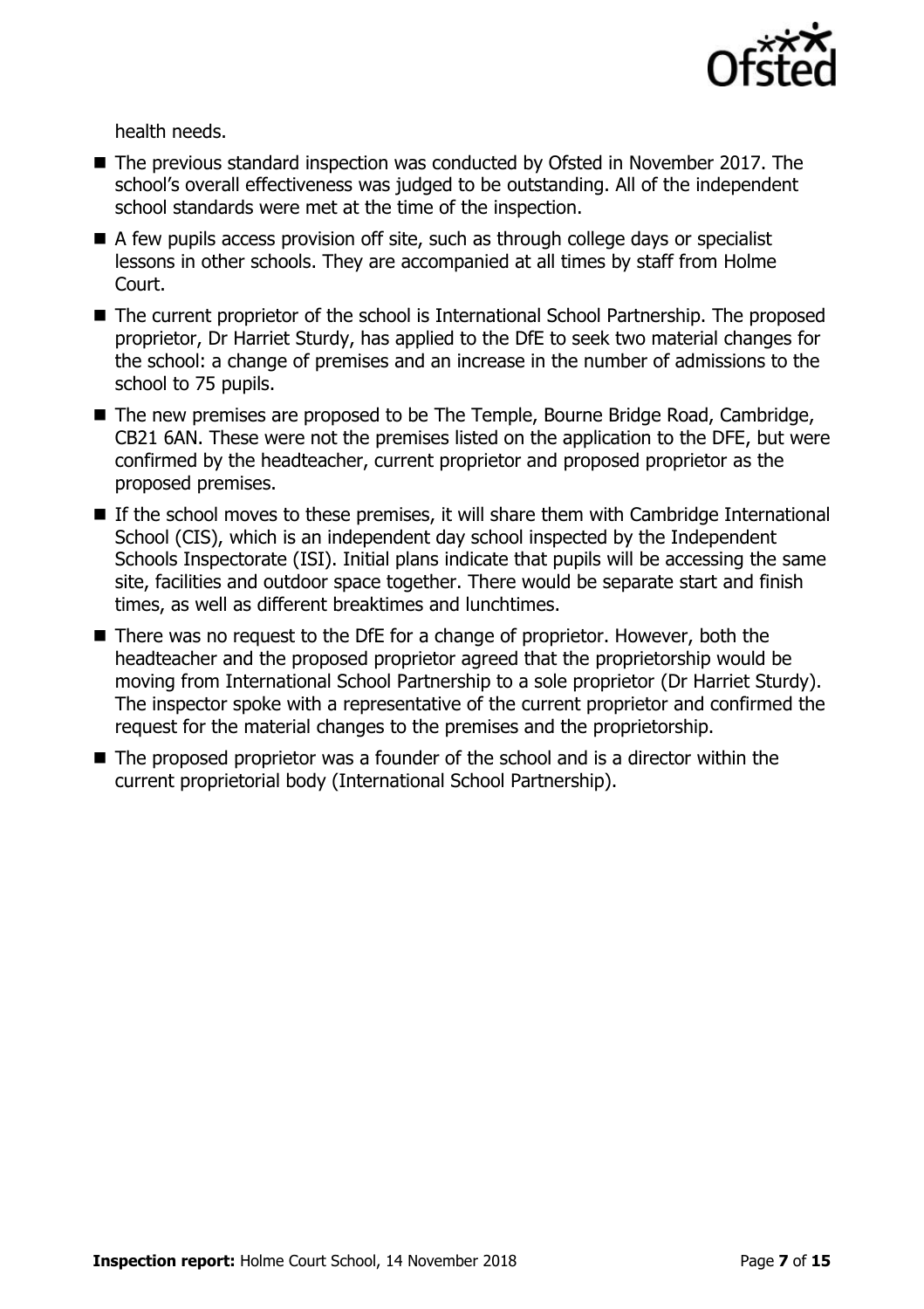

## **Information about this inspection**

- $\blacksquare$  The inspection took place with two working days' notice.
- The DfE commissioned Ofsted to consider the school's request for material changes to increase the number of pupils on roll from 32 to 75 and for a change of premises.
- The DfE asked Ofsted to report on whether the proprietor was likely to meet the independent school standards contained in the paragraphs commencing 7, 11, 12, 14, 16 and 34(1); and all relevant independent school standards in Part 4 (the suitability of staff) and Part 5 (the suitability of premises and accommodation).
- The inspector met with some pupils to discuss their experiences in school.
- A telephone meeting was held with the proposed proprietor.
- $\blacksquare$  Meeting were held with the headteacher and the bursar.
- The inspector spoke to a representative of the current proprietor.
- The inspector had a telephone conversation with local authority representatives from Suffolk local authority.
- The inspector scrutinised school policies and other documentation relating to the proposed material changes.
- The school's records of the recruitment checks on staff were scrutinised. Additional documents and records relating to safeguarding matters were reviewed.
- The inspector undertook a tour of the existing premises and the proposed new premises, with the headteacher.

#### **Inspection team**

Kim Pigram, lead inspector **Her Majesty's Inspector**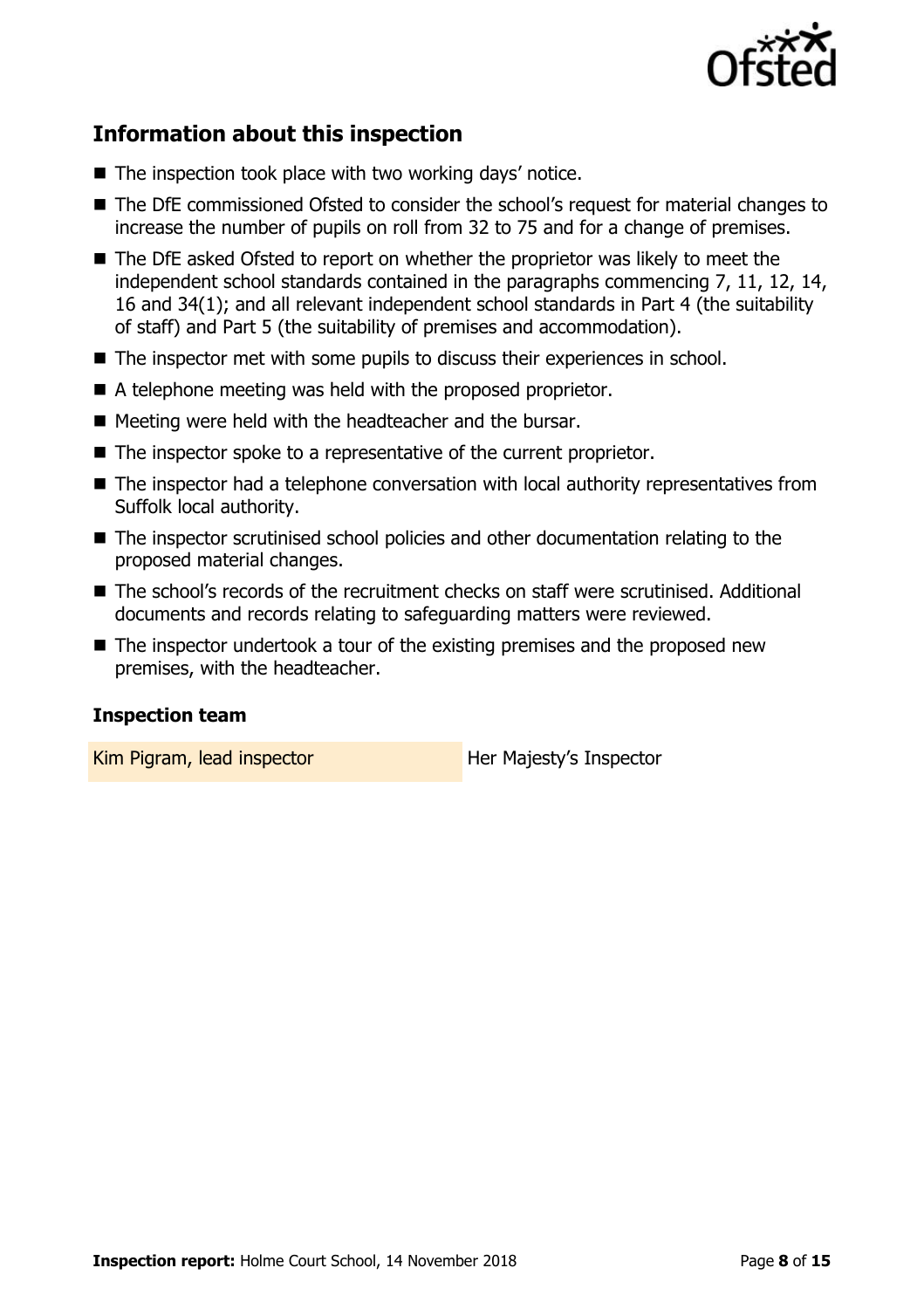

## **Annex. Compliance with regulatory requirements**

#### **The school is unlikely to meet the following independent school standards**

#### **Part 3. Welfare, health and safety of pupils**

- 7 The standard in this paragraph is met if the proprietor ensures that–
- 7(a) arrangements are made to safeguard and promote the welfare of pupils at the school; and
- 7(b) such arrangements have regard to any guidance issued by the Secretary of State.
- $\blacksquare$  11 The standard in this paragraph is met if the proprietor ensures that relevant health and safety laws are complied with by the drawing up and effective implementation of a written health and safety policy.
- 12 The standard in this paragraph is met if the proprietor ensures compliance with the Regulatory Reform (Fire Safety) Order 2005[12].
- 14 The standard in this paragraph is met if the proprietor ensures that pupils are properly supervised through the appropriate deployment of school staff.
- 16 The standard in this paragraph is met if the proprietor ensures that–
- 16(a) the welfare of pupils at the school is safeguarded and promoted by the drawing up and effective implementation of a written risk assessment policy; and
- 16(b) appropriate action is taken to reduce risks that are identified.

#### **Part 4. Suitability of staff, supply staff, and proprietors**

- $\blacksquare$  18(2) The standard in this paragraph is met if-
- 18(2)(a) no such person is barred from regulated activity relating to children in accordance with section 3(2) of the 2006 Act where that person is or will be engaging in activity which is regulated activity within the meaning of Part 1 of Schedule 4 to that Act;
- 18(2)(b) no such person carries out work, or intends to carry out work, at the school in contravention of a prohibition order, an interim prohibition order, or any direction made under section 128 of the 2008 Act or section 142 of the 2002 Act, or any disqualification, prohibition or restriction which takes effect as if contained in either such direction;
- $-18(2)(c)$  the proprietor carries out appropriate checks to confirm in respect of each such person–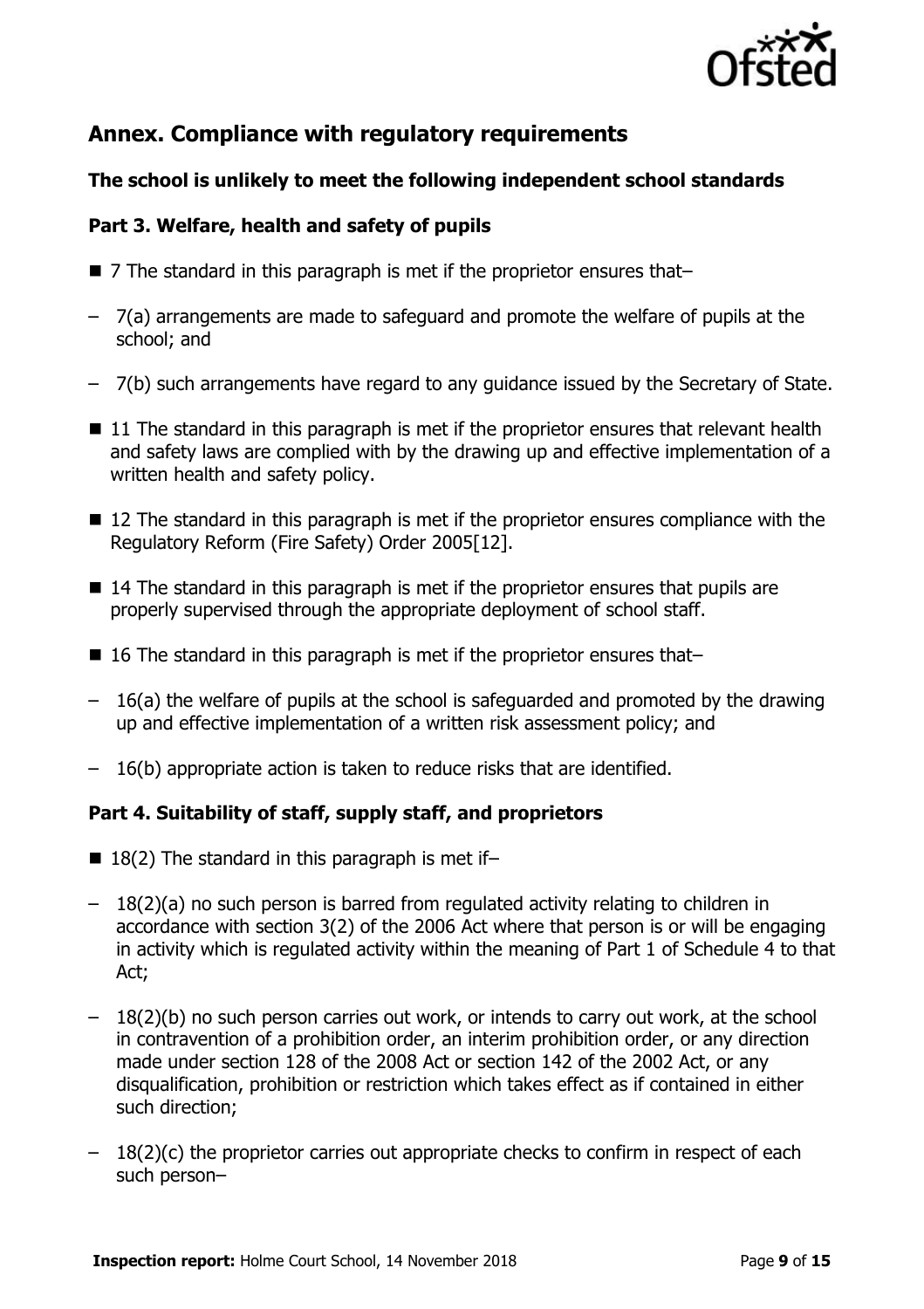

- $-18(2)(c)(i)$  the person's identity;
- $-18(2)(c)(ii)$  the person's medical fitness;
- $-18(2)(c)$ (iii) the person's right to work in the United Kingdom; and
- $-18(2)(c)(iv)$  where appropriate, the person's qualifications;
- 18(2)(d) the proprietor ensures that, where relevant to any such person, an enhanced criminal record check is made in respect of that person and an enhanced criminal record certificate is obtained before or as soon as practicable after that person"s appointment;
- $-18(2)(e)$  in the case of any person for whom, by reason of that person living or having lived outside the United Kingdom, obtaining such a certificate is not sufficient to establish the person's suitability to work in a school, such further checks are made as the proprietor considers appropriate, having regard to any guidance issued by the Secretary of State.
- $\blacksquare$  18(3) The checks referred to in sub-paragraphs (2)(c) and (except where subparagraph (4) applies) (2)(e) must be completed before a person"s appointment.
- $19(2)$  The standard in this paragraph is met if-
- 19(2)(a) a person offered for supply by an employment business to the school only begins to work at the school if the proprietor has received–
- $-19(2)(a)(i)$  written notification from the employment business in relation to that person–
- 19(2)(a)(i)(aa) that the checks referred to in paragraphs 21(3)(a)(i) to (iv), (vii) and (b) have been made to the extent relevant to that person;
- 19(2)(a)(i)(bb) that, where relevant to that person, an enhanced criminal record check has been made and that it or another employment business has obtained an enhanced criminal record certificate in response to such a check; and
- 19(2)(a)(i)(cc) if the employment business has obtained such a certificate before the person is due to begin work at the school, whether it disclosed any matter or information; and
- 19(2)(a)(i)(dd) that, where that person is one for whom, by reason of that person living or having lived outside the United Kingdom, obtaining such a certificate is not sufficient to establish the person's suitability to work in a school, it or another employment business has obtained such further checks as appropriate, having regard to any guidance issued by the Secretary of State; and
- 19(2)(a)(ii) a copy of any enhanced criminal record certificate obtained by an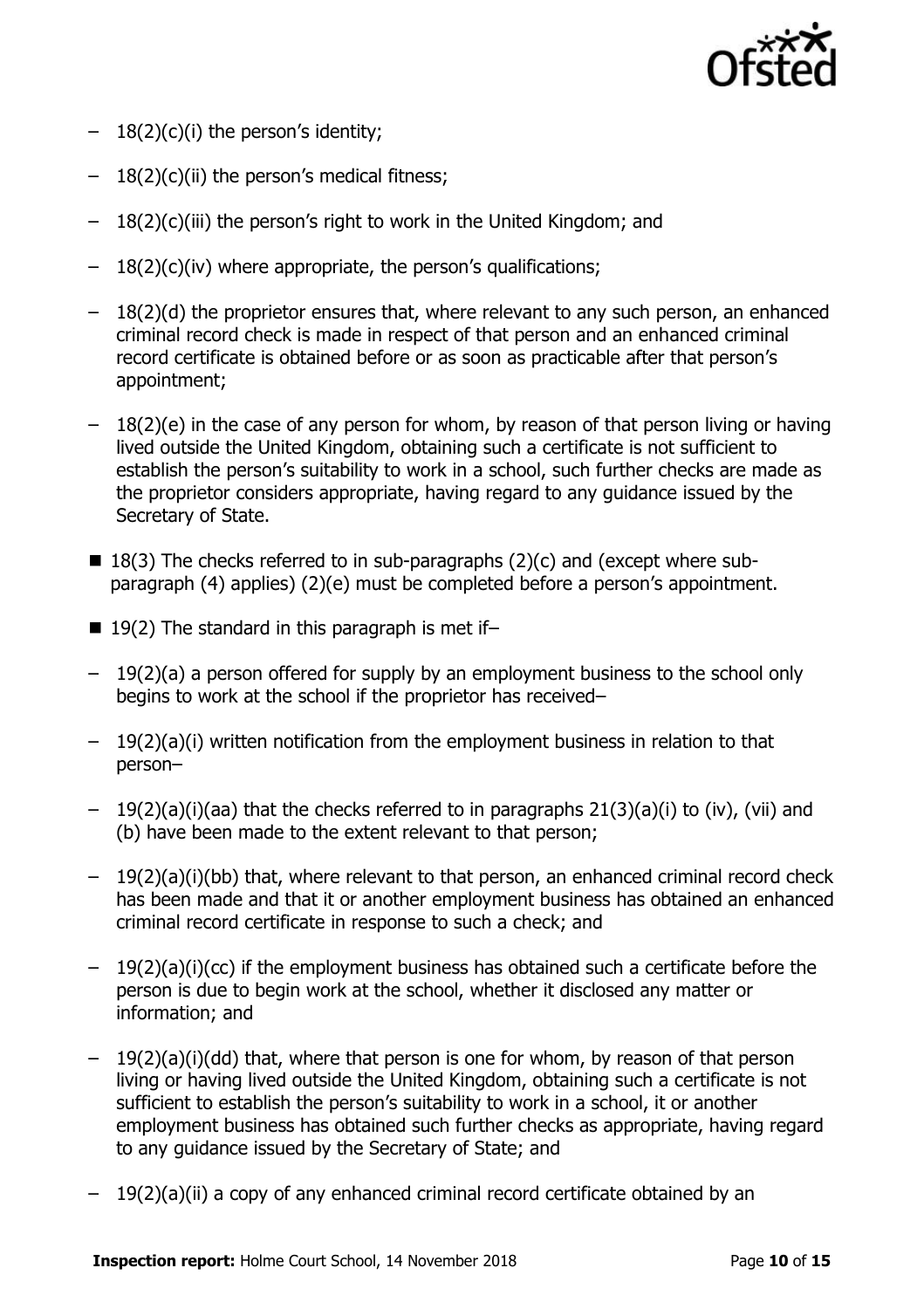

employment business before the person is due to begin work at the school;

- 19(2)(b) a person offered for supply by an employment business only begins work at the school if the proprietor considers that the person is suitable for the work for which the person is supplied;
- $-19(2)(c)$  before a person offered for supply by an employment business begins work at the school, the person"s identity is checked by the proprietor of the school (irrespective of any such check carried out by the employment business before the person was offered for supply);
- $-19(2)(d)$  the proprietor, in the contract or other arrangements which the proprietor makes with any employment business, requires the employment business to provide–
- 19(2)(d)(i) the notification referred to in paragraph (a)(i); and
- $-19(2)(d)(ii)$  a copy of any enhanced criminal record certificate which the employment business obtains.
- $\blacksquare$  21(1) The standard in this paragraph is met if the proprietor keeps a register which shows such of the information referred to in sub-paragraphs (3) to (7) as is applicable to the school in question.
- $\blacksquare$  21(2) The register referred to in sub-paragraph (1) may be kept in electronic form, provided that the information so recorded is capable of being reproduced in legible form.
- $\blacksquare$  21(3) The information referred to in this sub-paragraph is-
- 21(3)(a) in relation to each member of staff ("S") appointed on or after 1st May 2007, whether–
- $-21(3)(a)(i)$  S's identity was checked;
- 21(3)(a)(ii) a check was made to establish whether S is barred from regulated activity relating to children in accordance with section 3(2) of the 2006 Act;
- 21(3)(a)(iii) a check was made to establish whether S is subject to any direction made under section 128 of the 2008 Act or section 142 of the 2002 Act or any disqualification, prohibition or restriction which takes effect as if contained in such a direction;
- 21(3)(a)(iv) checks were made to ensure, where appropriate, that S had the relevant qualifications;
- $-$  21(3)(a)(v) an enhanced criminal record certificate was obtained in respect of S;
- $-$  21(3)(a)(vi) checks were made pursuant to paragraph  $18(2)(d)$ ;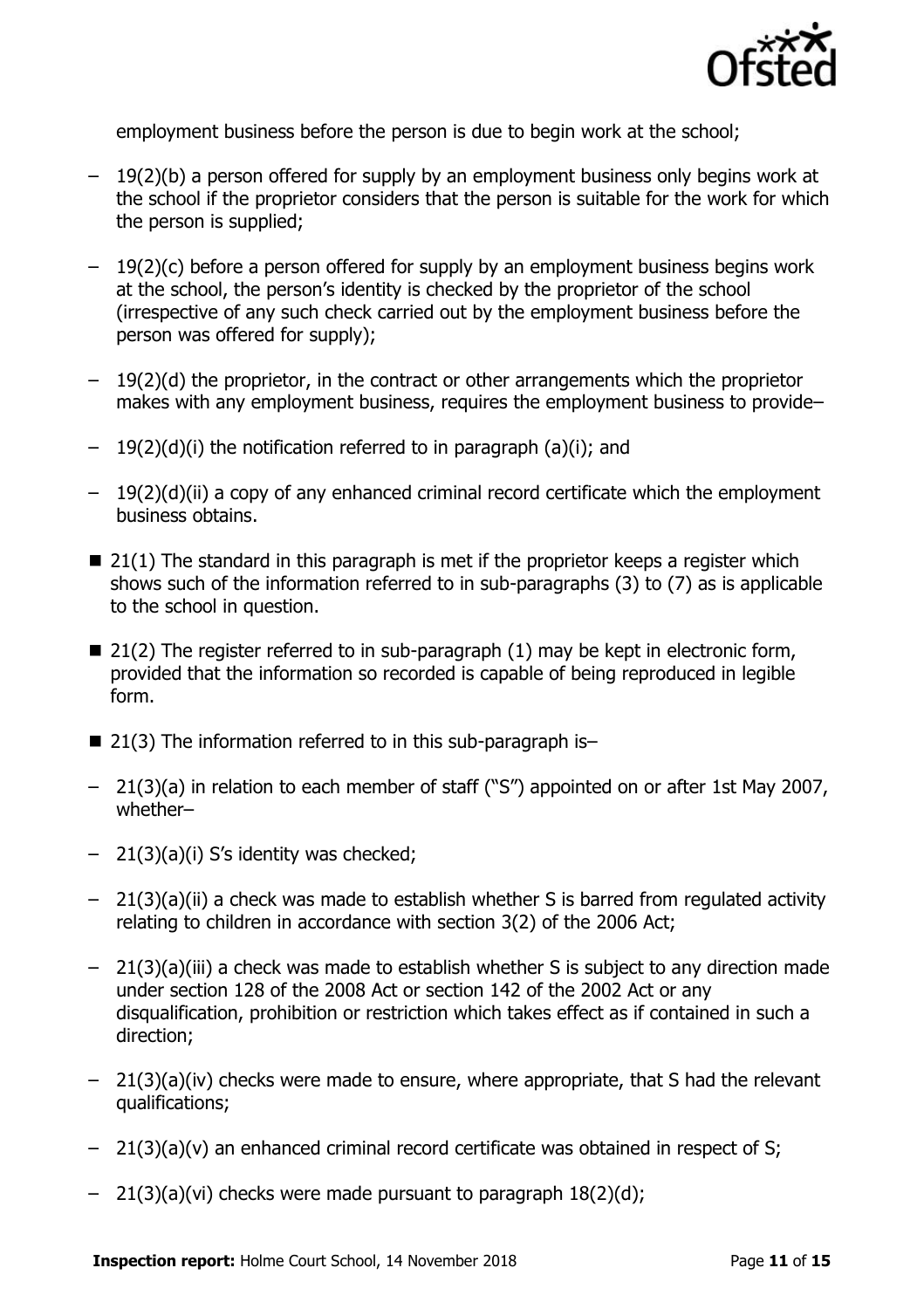

- 21(3)(a)(vii) a check of S"s right to work in the United Kingdom was made; and
- 21(3)(a)(viii) checks were made pursuant to paragraph 18(2)(e),
- 21(3)(b) in relation to each member of staff ("S"), whether a check was made to establish whether S is subject to a prohibition order or an interim prohibition order, including the date on which such check was completed.
- 21(4) The information referred to in this sub-paragraph is, in relation to each member of staff in post on 1st August 2007 who was appointed at any time before 1st May 2007, whether each check referred to in sub-paragraph (3) was made and whether an enhanced criminal record certificate was obtained, together with the date on which any check was completed or certificate obtained.
- $\blacksquare$  21(5) The information referred to in this sub-paragraph is, in relation to supply staff-
- 21(5)(a) whether written notification has been received from the employment business that–
- 21(5)(a)(i) checks corresponding to those referred to in sub-paragraphs (3)(a)(i) to (iv), (vi) and (vii) have been made to the extent relevant to any such person; and
- 21(5)(a)(ii) an enhanced criminal record check has been made and that it or another employment business has obtained an enhanced criminal record certificate in response to such a check;
- 21(5)(b) whether a check has been made in accordance with paragraph 19(2)(e) together with the date the check was completed; and
- $-$  21(5)(c) where written notification has been received from the employment business in accordance with a contract or other arrangements referred to in paragraph 19(2)(d) that it has obtained an enhanced criminal record certificate, whether the employment business supplied a copy of the certificate to the school.
- $\blacksquare$  21(6) The information referred to in this sub-paragraph is, in relation each member ("MB") of a body of persons named as the proprietor appointed on or after 1st May 2007, whether the checks referred to in paragraph 20(6)(b) were made, the date they were made and the date on which the resulting certificate was obtained.
- $\blacksquare$  21(7) The information referred to in this sub-paragraph is, in relation to each member of a body of persons named as the proprietor in post on 1st August 2007 who was appointed at any time before 1st May 2007–
- 21(7)(a) whether each check referred to in sub-paragraph (6) was made; and
- 21(7)(b) whether an enhanced criminal record certificate was obtained, together with the date on which any check was completed or certificate obtained.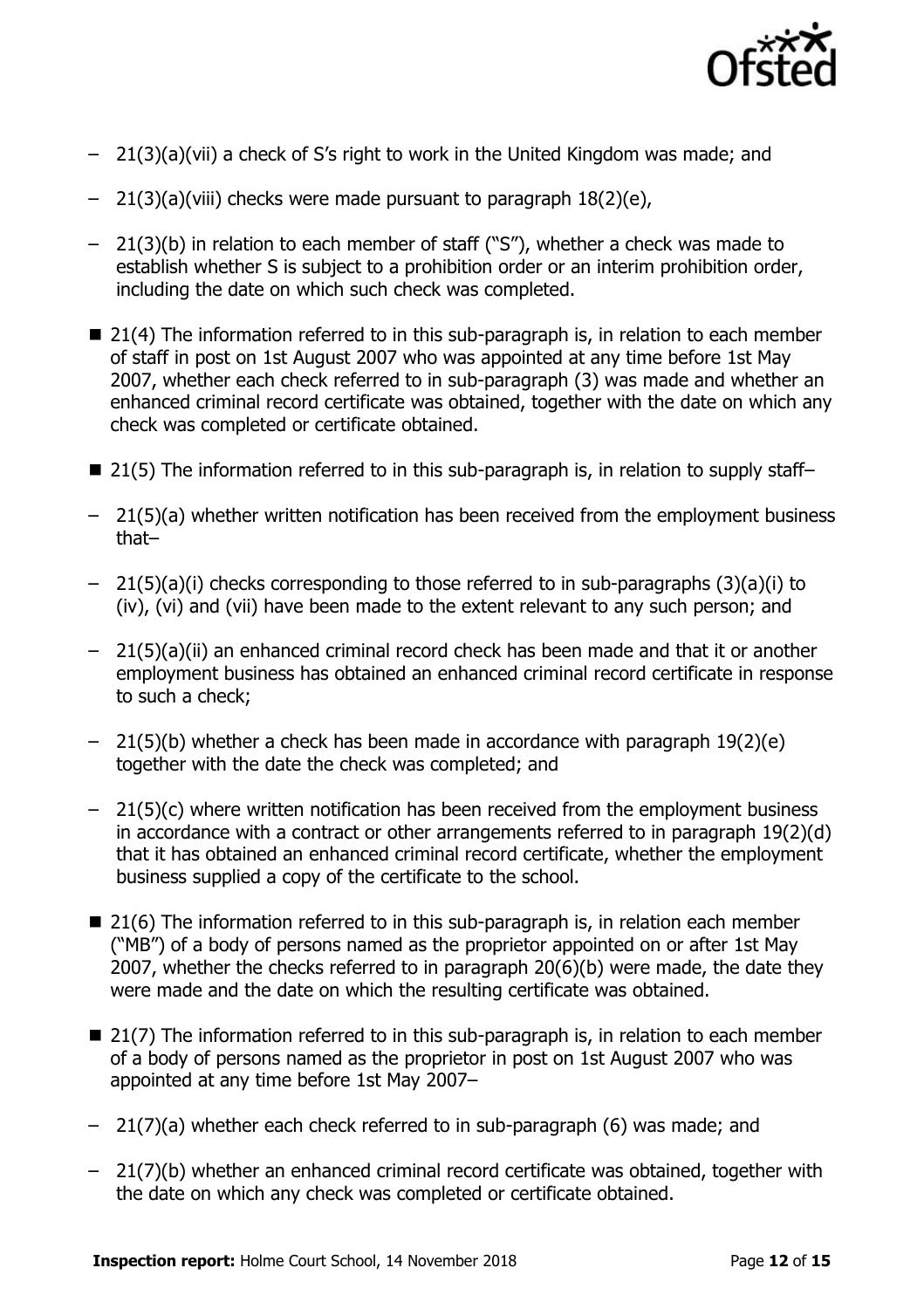

#### **Part 5. Premises of and accommodation at schools**

- $\blacksquare$  23(1) Subject to sub-paragraph (2), the standard in this paragraph is met if the proprietor ensures that–
- 23(1)(c) suitable changing accommodation and showers are provided for pupils aged 11 years or over at the start of the school year who receive physical education.
- $\blacksquare$  24(1) The standard in this paragraph is met if the proprietor ensures that suitable accommodation is provided in order to cater for the medical and therapy needs of pupils, including–
- 24(1)(a) accommodation for the medical examination and treatment of pupils;
- 24(1)(b) accommodation for the short-term care of sick and injured pupils, which includes a washing facility and is near to a toilet facility.
- $\blacksquare$  24(2) The accommodation provided under sub-paragraphs (1)(a) and (b) may be used for other purposes (apart from teaching) provided it is always readily available to be used for the purposes set out in sub-paragraphs (1)(a) and (b).
- 25 The standard in this paragraph is met if the proprietor ensures that the school premises and the accommodation and facilities provided therein are maintained to a standard such that, so far as is reasonably practicable, the health, safety and welfare of pupils are ensured.
- 26 The standard in this paragraph is met if the proprietor ensures that the acoustic conditions and sound insulation of each room or other space are suitable, having regard to the nature of the activities which normally take place therein.
- 27 The standard in this paragraph is met if the proprietor ensures that–
- 27(a) the lighting in each room or other internal space is suitable, having regard to the nature of the activities which normally take place therein; and
- 27(b) external lighting is provided in order to ensure that people can safely enter and leave the school premises.
- $\blacksquare$  28(1) The standard in this paragraph is met if the proprietor ensures that-
- $-$  28(1)(c) cold water supplies that are suitable for drinking are clearly marked as such.

#### **Part 8. Quality of leadership in and management of schools**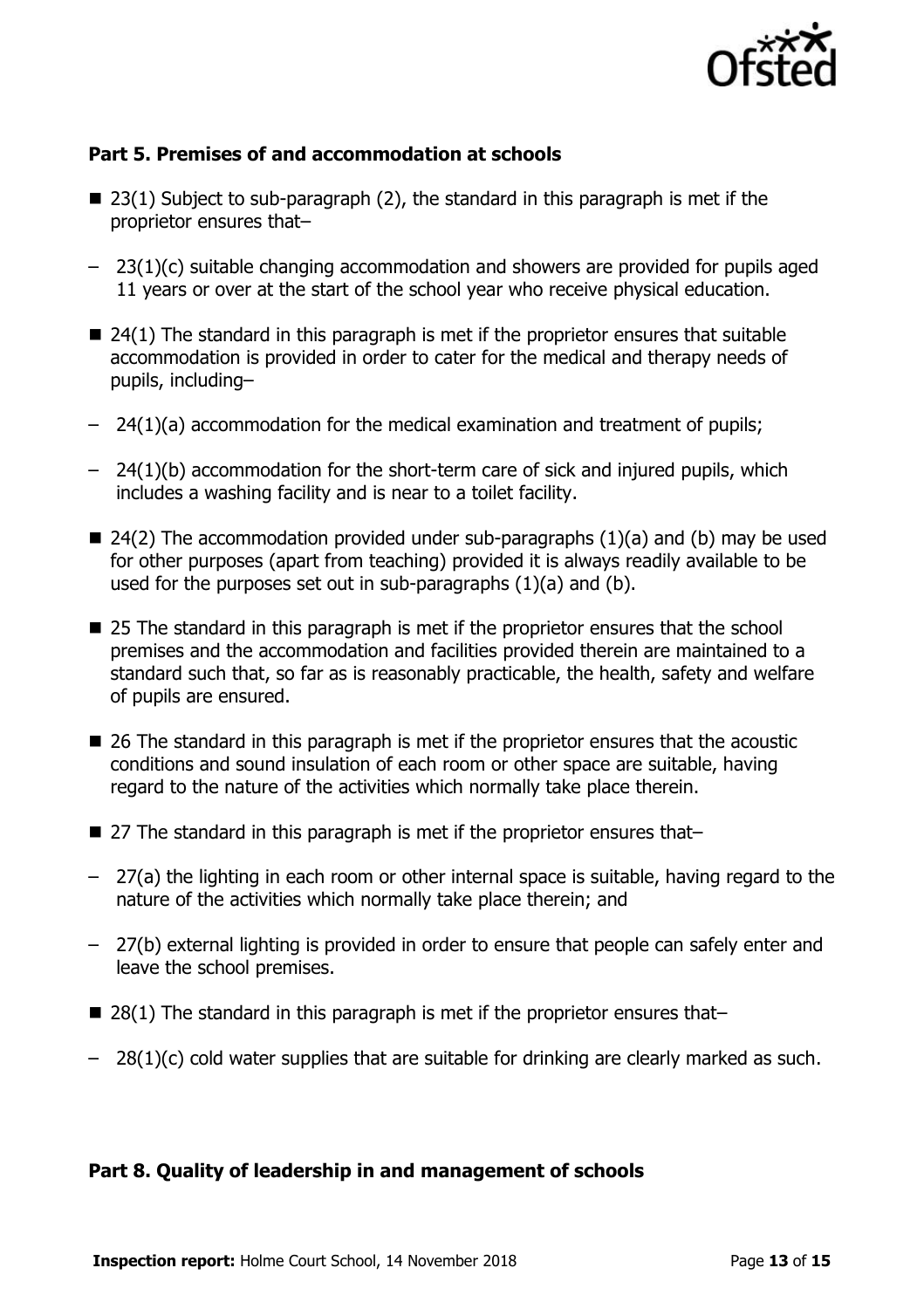

- $\blacksquare$  34(1) The standard about the quality of leadership and management is met if the proprietor ensures that persons with leadership and management responsibilities at the school–
- 34(1)(a) demonstrate good skills and knowledge appropriate to their role so that the independent school standards are met consistently;
- 34(1)(b) fulfil their responsibilities effectively so that the independent school standards are met consistently; and
- 34(1)(c) actively promote the well-being of pupils.